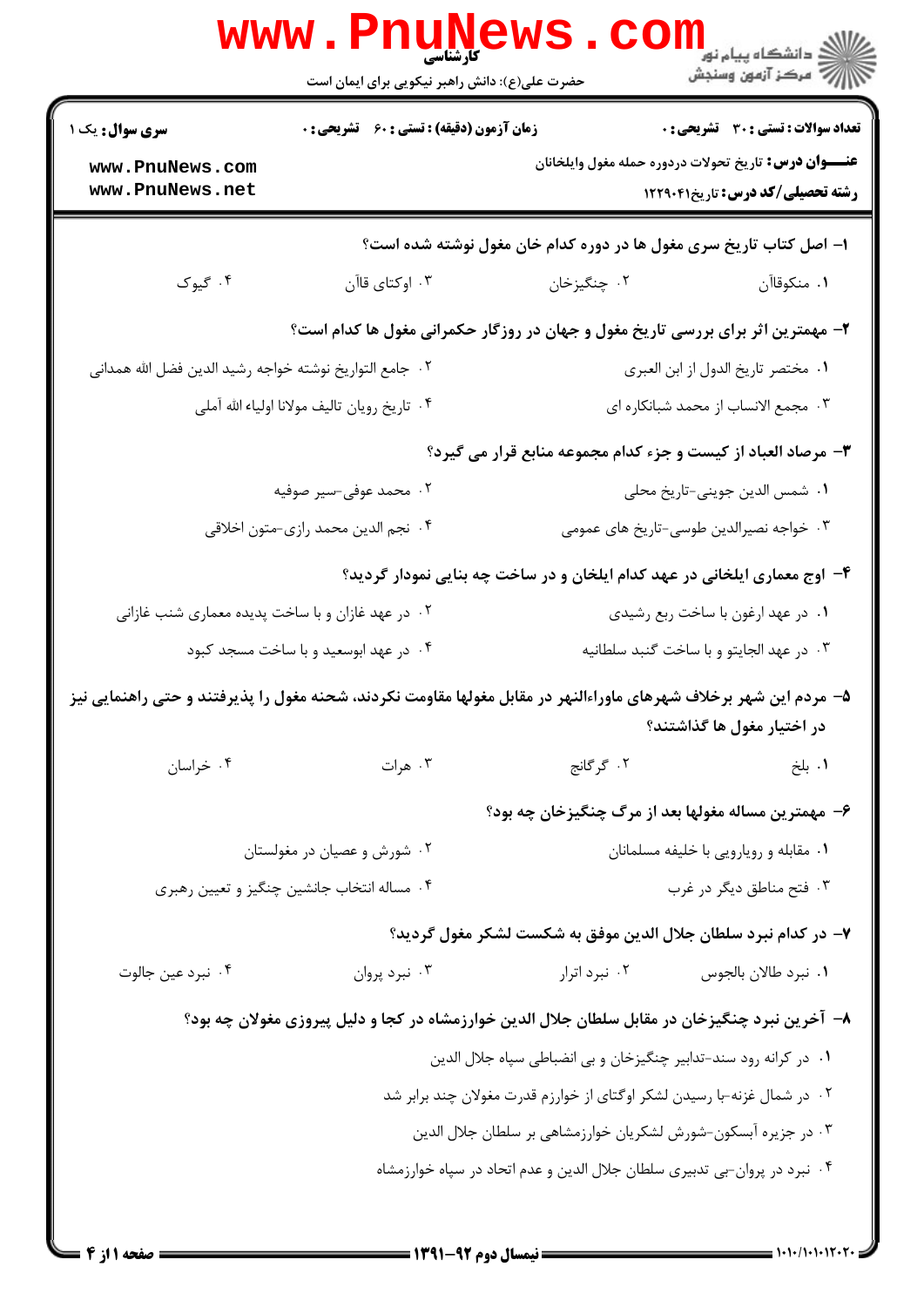|                                                  | www.PnuNews                                   |                                                                                                                                              | الاد دانشگاه پيام نور<br>الاد مرکز آزمون وسنجش |  |
|--------------------------------------------------|-----------------------------------------------|----------------------------------------------------------------------------------------------------------------------------------------------|------------------------------------------------|--|
|                                                  | حضرت علی(ع): دانش راهبر نیکویی برای ایمان است |                                                                                                                                              |                                                |  |
| <b>سری سوال : ۱ یک</b>                           | زمان آزمون (دقیقه) : تستی : 60 ٪ تشریحی : 0   |                                                                                                                                              | تعداد سوالات : تستي : 30 ٪ تشريحي : 0          |  |
| www.PnuNews.com<br>www.PnuNews.net               |                                               | <b>عنـــوان درس:</b> تاریخ تحولات دردوره حمله مغول وایلخانان<br>رشته تحصیلی/کد درس: تاریخ1۲۲۹۰۴۱                                             |                                                |  |
|                                                  |                                               | ۹– از جمله اهداف منکوقاآن در گسیل کردن هلاکوخان به ایران و سرزمین های غربی کدام است؟                                                         |                                                |  |
|                                                  | ۰۲ محدود ساختن فعالیت های نظامی الوس جغتای    | ۰۱ مقابله با توسعه طلبی های الوس جوچی                                                                                                        |                                                |  |
|                                                  | ۰۴ شکست نهایی سلطان جلال الدین خوارزمشاه      |                                                                                                                                              | ۰۳ تثبیت حکومت مغول بر سرزمین های مفتوحه       |  |
|                                                  |                                               | ∙۱- کدام یک از موارد زیر از پیامدهای مهم لشکر کشی هلاکوخان به سوی ایران محسوب می شود؟                                                        |                                                |  |
| ۰۲ برقراری روابط حسنه با دستگاه خلافت عباسی      |                                               | ٠١. سقوط دستگاه خلافت عباسي                                                                                                                  |                                                |  |
| ۰۴ اقتدار هرچه بیشتر مغولان در برابر مسیحیان غرب |                                               | ۰۳ ایجاد نظم در جامعه و حمایت از رعایا در ایران                                                                                              |                                                |  |
|                                                  |                                               | 11– کدام یک ازموارد زیراز دلایل شکست مغولها در نبرد عین جالوت است؟                                                                           |                                                |  |
|                                                  |                                               | ٠١. حمايت بازماندگان خلافت عباسي از مملوكان                                                                                                  |                                                |  |
|                                                  |                                               | ۰۲ نبرد هلاکوخان در جبهه جنگ و ضعف مدیریت از سوی مغولها                                                                                      |                                                |  |
|                                                  |                                               | ۰۳ وقوع توطئه و کودتا در پایتخت مغولان و نرسیدن کمک از آن سو                                                                                 |                                                |  |
|                                                  |                                               | ۰۴ شکست سنگین ایلخانان در جنگ با سلاجقه روم، مغولها را ضعیف کرده بود                                                                         |                                                |  |
|                                                  |                                               | ۱۲– این حاکم مغولی از موثرترین کارگزاران و حاکمان پیش از تاسیس حکومت ایلخانی بود که به عنوان اصلاح گر نظام اداری<br>مغول در ایران شهرت یافت؟ |                                                |  |
| ۰۴ امير ارغون                                    | ۰۳ نوسال                                      | ۰۲ جنتمور                                                                                                                                    | ۰۱ غازان خان                                   |  |
|                                                  |                                               | ۱۳- کدام یک از گزینه های زیراز نظر ترتیب حکمرانی ایلخانان صحیح است؟                                                                          |                                                |  |
| ۰۲ بايدوخان-گيخاتوخان-ارغوخان-تكودارخان          |                                               |                                                                                                                                              | ٠١ ارغون خان-تكودارخان-گيخاتوخان-بايدوخان      |  |
| ۰۴ تكودارخان-ارغون خان-گيخاتوخان-بايدوخان        |                                               | ٠٣ گيخاتوخان-تكودارخان-ارغون خان-بايدوخان                                                                                                    |                                                |  |
|                                                  |                                               | ۱۴- کدام یک از  دلایل زیر سبب شد که در دوره تکودار مساله صلح با مملوکان نافرجام ماند؟                                                        |                                                |  |
| ۰۲ تعلل و تردید مملوکان                          |                                               | ۰۱ شورش طرغای خان                                                                                                                            |                                                |  |
| ۰۴ بحران مالی ایلخانان                           |                                               | ۰۳ مخالفت مسيحيان ايران                                                                                                                      |                                                |  |
|                                                  |                                               | 1۵– از جمله خصایص بارز دوره حکومت ارغون خان کدام است؟                                                                                        |                                                |  |
|                                                  | ۰۲ صلح نهایی با اردوی زرین                    |                                                                                                                                              | ۰۱ مخالفت با مسیحیان                           |  |
| ۰۴ بحران اقتصادي و قحطي                          |                                               | ۰۳ اسلام ستیزی و مخالفت با مسلمانان                                                                                                          |                                                |  |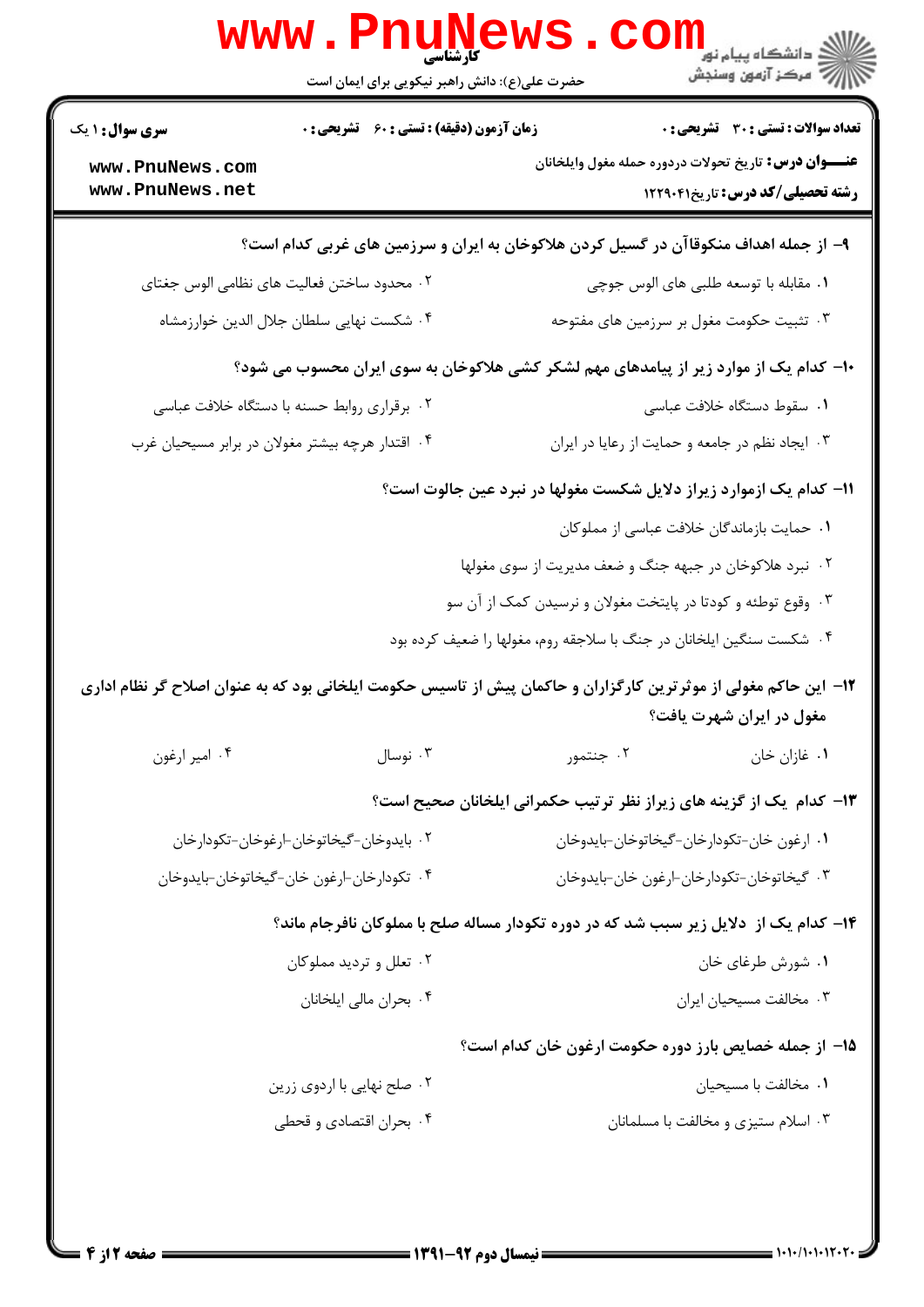|                                                                                                      | www.Pnunews<br>حضرت علی(ع): دانش راهبر نیکویی برای ایمان است |                                                                                              | ر دانشگاه پيام نور <mark>− .</mark><br>ار <i>آ</i> مرکز آزمون وسنجش                                    |  |
|------------------------------------------------------------------------------------------------------|--------------------------------------------------------------|----------------------------------------------------------------------------------------------|--------------------------------------------------------------------------------------------------------|--|
| <b>سری سوال : ۱ یک</b>                                                                               | <b>زمان آزمون (دقیقه) : تستی : 60 ٪ تشریحی : 0</b>           |                                                                                              | <b>تعداد سوالات : تستی : 30 ٪ تشریحی : 0</b>                                                           |  |
| www.PnuNews.com<br>www.PnuNews.net                                                                   |                                                              |                                                                                              | <b>عنـــوان درس:</b> تاریخ تحولات دردوره حمله مغول وایلخانان<br><b>رشته تحصیلی/کد درس:</b> تاریخ۲۲۹۰۴۱ |  |
|                                                                                                      |                                                              | ۱۶– کدام یک از گزینه های زیراز جمله اقدامات سعدالدوله در زمان وزارتش بود؟                    |                                                                                                        |  |
|                                                                                                      | ۰۲ افزایش توان مالیاتی در بغداد                              |                                                                                              | ٠١ تغيير و اصلاح در نظام گردآوري ماليات                                                                |  |
|                                                                                                      | ۰۴ تدوین مقرراتی نو برای انتخاب شحنگان                       |                                                                                              | ۰۳ ممنوع ساختن بکارگیری دبیران مسلمانان                                                                |  |
| ۱۷- رواج پول کاغذی یا «چاو» به جای سکه طلا و نقره از رویدادهای مهم دوره وزارت کدام وزیر ایلخانی بود؟ |                                                              |                                                                                              |                                                                                                        |  |
|                                                                                                      | ۰۲ سعدالدوله ابهری                                           |                                                                                              | ٠١. صدرالدين زنجاني                                                                                    |  |
|                                                                                                      | ۰۴ خواجه رشيد الدين فضل الله                                 |                                                                                              | ۰۳ خواجه نصير الدين طوسي                                                                               |  |
|                                                                                                      |                                                              | ۱۸- مالیات تمغا در دوره ایلخانان از چه کسانی اخذ می شد؟                                      |                                                                                                        |  |
|                                                                                                      | ۲. بازرگانان و گروه های صنفی                                 |                                                                                              | ٠١. دهقانان زميندار                                                                                    |  |
|                                                                                                      | ۰۴ والیان دست نشانده خود در مناطق                            |                                                                                              | ۰۳ اقلیت های مذهبی                                                                                     |  |
|                                                                                                      |                                                              | ۱۹- نخستین و تنها وزیری بود که در حکومت ایلخانی، کشته نشد و به مرگ طبیعی مرد؟                |                                                                                                        |  |
| ۰۴ تاج الدين عليشاه                                                                                  | ٠٣ ركن الدين صاين                                            | ۰۲ خواجه محمد رشیدی                                                                          | ٠١. سعدالدين ساوجي                                                                                     |  |
|                                                                                                      |                                                              | +۲- این شخص در متقاعد کردن اولجایتو به پذیرش مذهب تشیع دوازده امامی (ع) نقش بسیار مهمی داشت؟ |                                                                                                        |  |
|                                                                                                      | ۰۲ نجم الدين رازي                                            |                                                                                              | ٠١. فخرالدين بن ركن الدين                                                                              |  |
|                                                                                                      | ۰۴ رشيدالدين فضل الله                                        |                                                                                              | ۰۳ علامه مطهر حلي                                                                                      |  |
|                                                                                                      |                                                              | ۰۲۱− نظام اداری که مغول ها در مناطق تحت سلطه خود در ایران به کار گرفتند:                     |                                                                                                        |  |
|                                                                                                      | ۰۲ از نظام اداری خلافت عباسی الگوبرداری شده بود.             |                                                                                              | ۰۱ همان نظام دیوانسالاری ایرانی بود                                                                    |  |
|                                                                                                      | ۰۴ از الگوی نظام اداری چینی ها نمونه برداری شده بود.         | ۰۳ از الگوی نظام اداری سلاجقه روم نمونه برداری شده بود.                                      |                                                                                                        |  |
|                                                                                                      |                                                              | ۲۲– مهمترین مشکل نظام قضایی اسلامی در دوره ایلخانان چه بود؟                                  |                                                                                                        |  |
|                                                                                                      | ٠٢ از دست رفتن اقتدار و اعتبار قضات                          | ٠١ انتصاب قضات نالايق وبي اطلاع                                                              |                                                                                                        |  |
|                                                                                                      | ۰۴ طرح دعاوی صوری در محکمه ها                                |                                                                                              | ۰۳ حذف مقام قضات در سراسر تشکیلات اداری                                                                |  |
|                                                                                                      |                                                              | <b>۲۳</b> - منظور جوینی از عبارت «لشکری اندر شیوه رعیّت» یا «رعیتی اندر زّی لشکر» چیست؟      |                                                                                                        |  |
|                                                                                                      |                                                              | ٠١ گوش به فرماني و نظم نظامي در ميان لشكريان مغول.                                           |                                                                                                        |  |
|                                                                                                      |                                                              | ۲. خوی جنگجویی و نظامی گری در میان مغولها نهادینه است و با آن زندگی می کنند.                 |                                                                                                        |  |
|                                                                                                      |                                                              | ۰۳ لشکر مغول از رعیّت و کشاورزان مغولی تشکیل شده است.                                        |                                                                                                        |  |
|                                                                                                      |                                                              | ۰۴ منظور سیستم ده ، صد و هزار در نوع دسته بندی لشکر مغول است.                                |                                                                                                        |  |
| = صفحه 3 از 4 =                                                                                      |                                                              |                                                                                              |                                                                                                        |  |